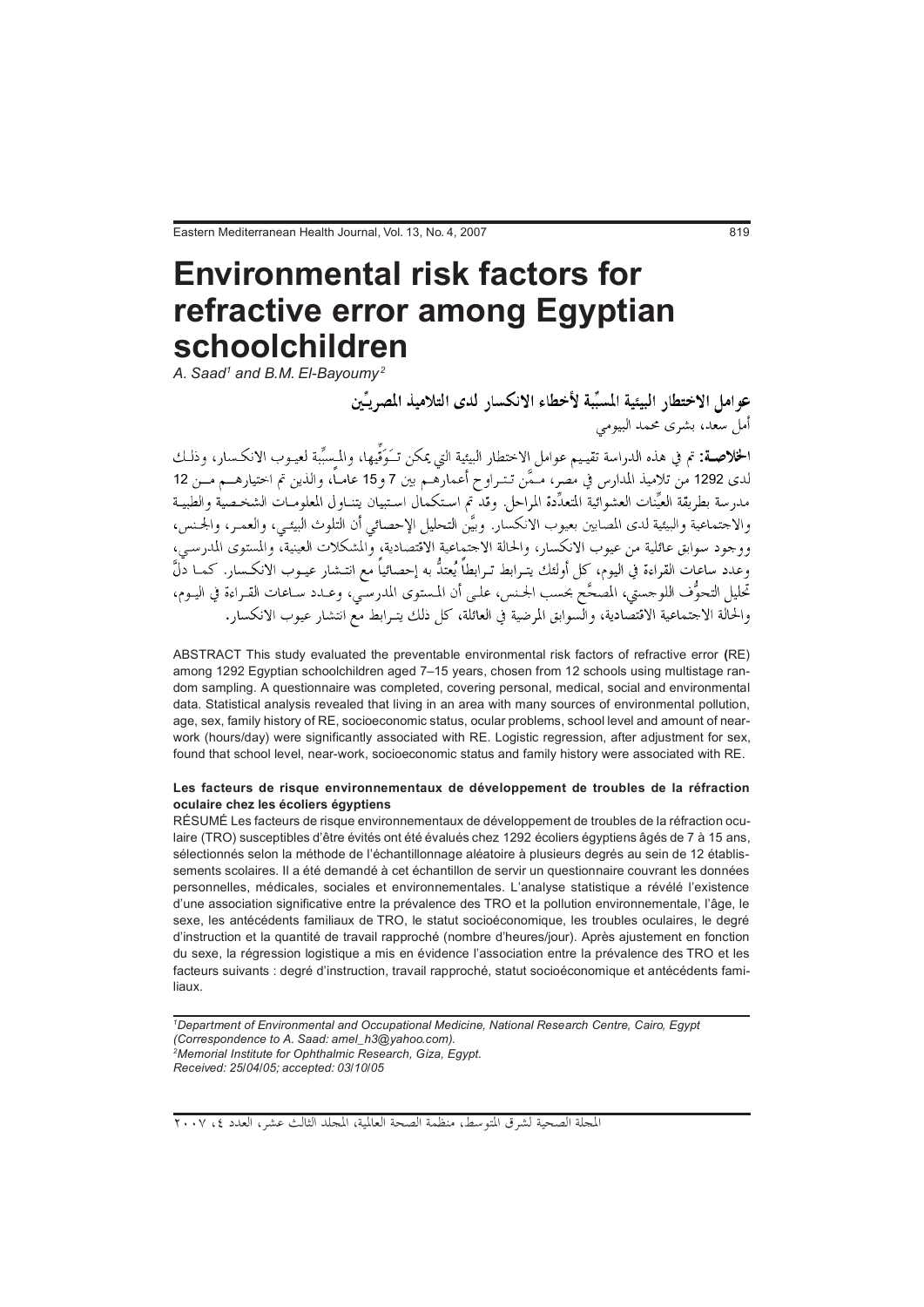## Introduction

Refractive error (RE) is the cause of a significant proportion of visual impairment and blindness. Most prominently, myopia and other refractive errors appear to be increasing worldwide [*1*], and have been grouped among the leading causes of blindness and vision impairment in the world [*2,3*]. RE is believed to result from a combination of genetic and environmental factors [*4,5*].

Control of RE and low vision are one of the priorities of the global initiative for controlling blindness. A survey conducted among 5839 Egyptian schoolchildren aged 7–15 years found that the prevalence of RE (visual acuity  $\leq 6/12$ ) was 22.1% [6]. The objective of the present study was to evaluate preventable environmental risk factors for RE among these schoolchildren in Egypt, under the World Health Organization (WHO) programme "Vision 2020" [*7*]. The mission of Vision 2020 is to eliminate the main causes of avoidable blindness by the year 2020 by bringing together governments and non-governmental agencies.

## **Methods**

The present study was a cross-sectional descriptive study, conducted during the school year 2003–04 in 12 urban government schools: 4 primary schools, 4 male preparatory schools and 4 female preparatory schools. The schools were chosen using multistage random sampling technique from 4 different educational divisions in Cairo governorate. The sites were selected to have different environmental characteristics, population activities and pollution sources:

• El-Waiely: mixed area (residential, industrial and heavy traffic) in northeastern Cairo governorate.

- Mataria: industrial and residential area in north of Cairo governorate.
- Roxy: residential area with heavy traffic density in north of Cairo governorate.
- Nozha: new residential area with low traffic density in east of Cairo governorate.

All students in the schools were included in the study (5839 students). A total of 1292 students were diagnosed with RE by parallel visual screening [*6*]. The students ranged in age from 7 to 15 years and came from different socioeconomic status families.

All the students were given a structured questionnaire that covered personal, medical, social and environmental data. Personal data included age, sex, school level (primary/secondary) and residential area. Environmental data sought were about the residential area and the sources of pollution based on the previously published methods [*8*]. We asked children about the source of residential pollution near their houses: bread ovens, refuse burning, heavy traffic, workshops for manufacturing ceramic tiles or carpenters. Moreover, we asked the child about the cooking fuel used and if their mothers frequently used pesticides.

The medical questionnaire included ocular manifestations of eyestrain and previous ophthalmic problems. We asked children if they had suffered from redness of the eyes, head pains (headache) or difficulty reading the blackboard at school. The questionnaire about ocular manifestations of eyestrain and previous ophthalmic problems was reviewed with the school file of the children, to see if there had been any referral to an ophthalmologist, and what was the medical cause.

The questionnaire also asked about family history of consanguinity and family history of RE. Children were asked if their parents were from the same family or from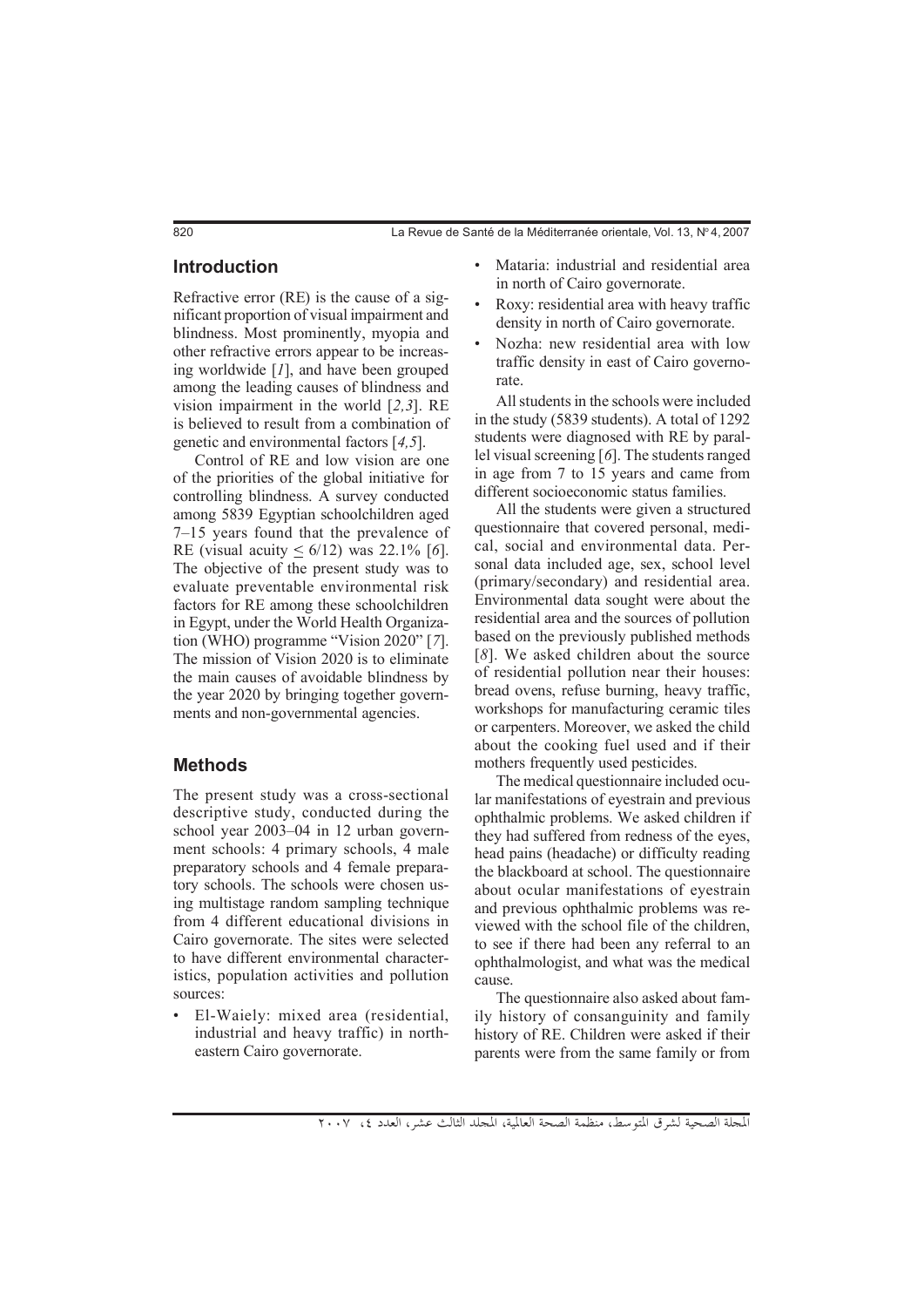different families and if there was anyone else in the family wearing glasses.

Socioeconomic status was divided into 3 levels according to the education and occupation of the parents: high level (highly educated and occupation reasonable for their educational level), middle level (high or secondary educated and occupation below their education level) and low level (illiterate and occupation not permanent).

The questionnaire also asked how much near-work the child currently practised in hours per day, such as reading, writing and watching television.

One social worker from each school was trained by the authors to complete the structured questionnaire according to the available data, either from the students or from their parents. To ensure the accuracy of the data, the questionnaires were filled by the social workers with each child, and the authors revised them in a pilot check.

#### **Statistical analysis**

Data were collected from the selected schools with the same protocol and forms. The data were analysed using *SPSS*, version 7.5. Pearson chi-squared test was used for univariate analysis. The variables found to be significantly associated with RE were entered into logistic regression with crude odds ratio (OR) and adjusted for sex differences calculated to establish the statistically significant factors. Differences were considered significant at  $P < 0.05$ .

#### **Results**

The prevalence of RE was significantly higher among the students from a heavy traffic residential area (Roxy) compared with the other residential areas  $(P < 0.0001)$ (Figure 1).

The prevalence of RE was significantly higher among the students aged  $> 12$  years  $(20.7%)$  compared to those with age  $\leq 12$ years (15.5%) (*P* < 0.0001) (Figure 2). The prevalence of RE was significantly correlated with the student's age  $(r = 0.9, P)$  $< 0.0001$ ).

The prevalence of RE was significantly higher among the female students (21.4%) compared with males  $(13.6\%)$   $(P < 0.05)$ and among students of high and low socioeconomic status compared with those of middle status (*P* < 0.001 and *P* < 0.005 respectively) (Figure 3).

The prevalence of RE was significantly higher among students with positive family history of RE (80%) compared with no family history  $(P < 0.0001)$ . Figure 4 shows that 80.9% of the positive family history was parents with RE (38.9% fathers, 32.0% mothers and 10.0% both parents). History



Figure 1 Prevalence of refractive error (RE) of schoolchildren ( $n = 1292$ ) by type of residential area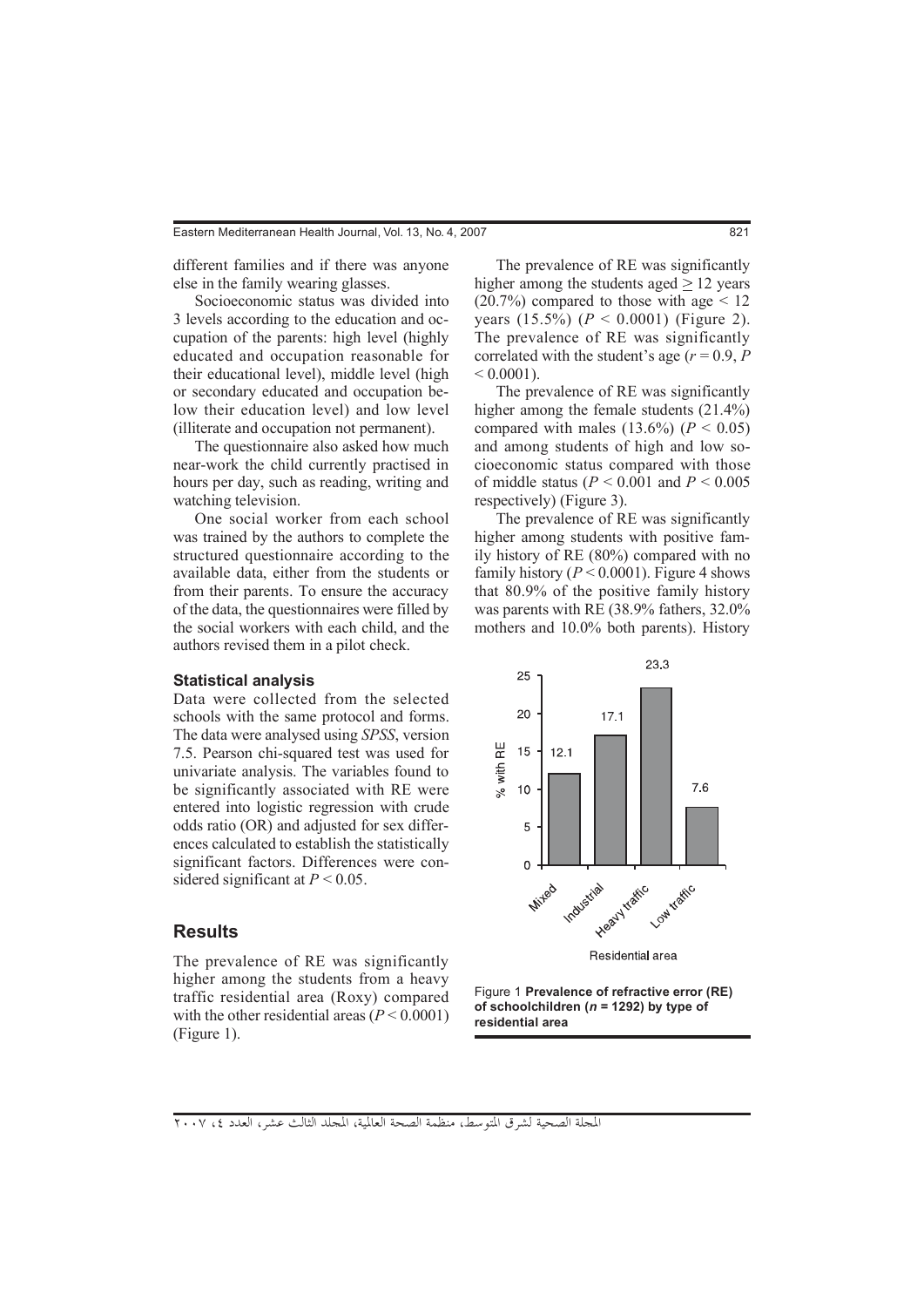



Figure 2 Prevalence of refractive error (RE) of schoolchildren ( $n = 1292$ ) by age

of consanguinity had no significant effect on the prevalence of RE  $(P > 0.05)$ .

Past history of ocular problems was found in 24% of the students with RE, in the form of symptoms of eyestrain (redness



Figure 3 Prevalence of refractive error (RE) of schoolchildren ( $n = 1292$ ) by socioeconomic status

of the eyes, headache, difficulty reading the blackboard or recorded comments in the medical file of the child about referral to ophthalmologist, and the cause of referral). The prevalence of RE was significantly higher among preparatory school students (20.6%) compared with primary students  $(11.3\%)$  ( $P < 0.0001$ ). Figure 5 shows that the prevalence of RE and low vision was significantly higher among students exposed to near-work for  $\geq$  5 hours/day (23.4%) compared with those exposed for  $<$  5 hours/day (17.1%) (*P* < 0.0001). There was a significant positive correlation between the prevalence of RE and the hours of near-work ( $r = 0.8$ ,  $P \le 0.0001$ ).

Logistic regression showed that according to the level of significance, socioeconomic status, school level, sex, near-work and family history of RE were the independent significant variables associated with the prevalence of RE (Table 1). Age and living in an area with many sources of environmental pollution were not significantly associated with RE. After adjustment of significantly associated environmental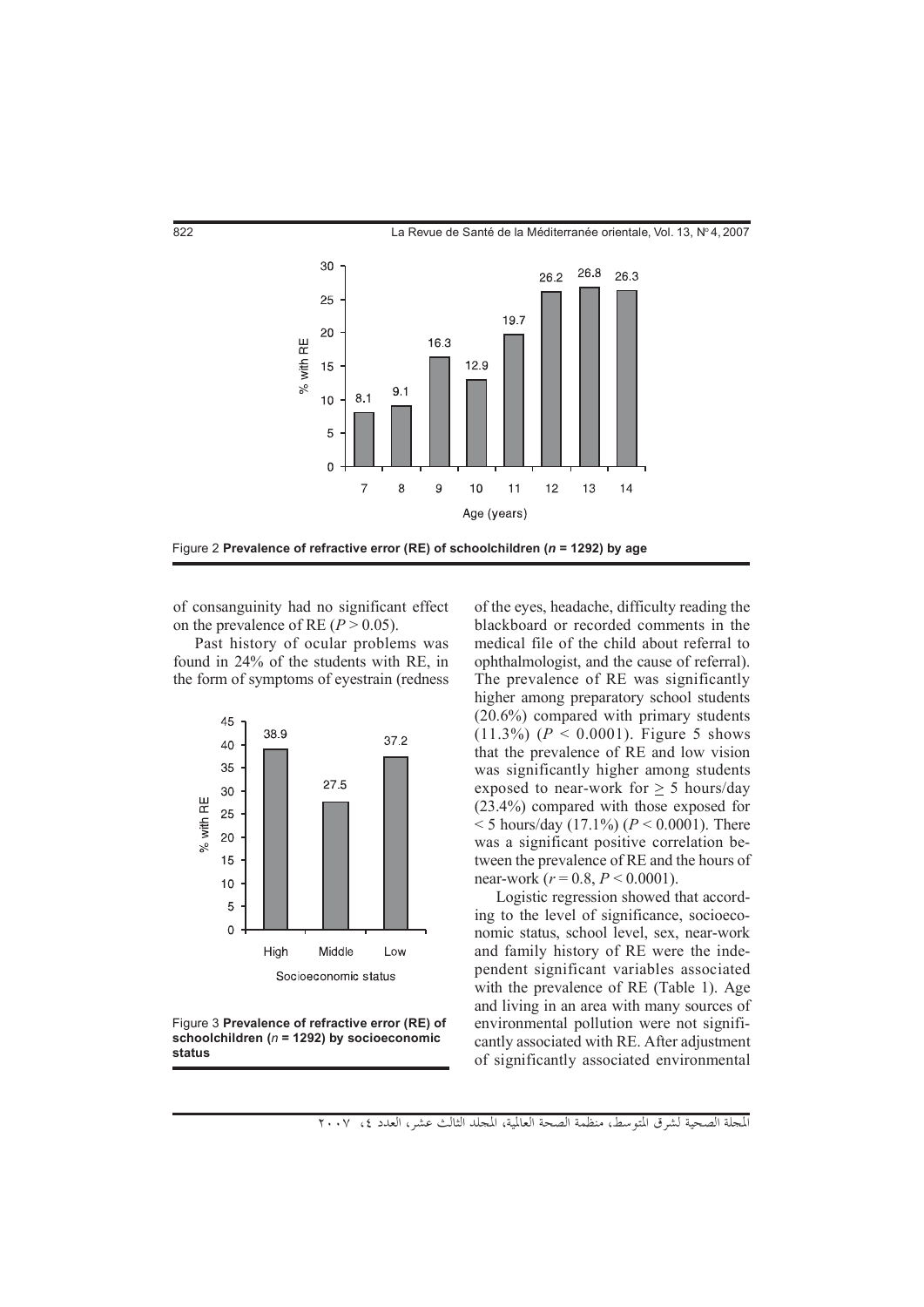

Figure 4 Prevalence of refractive error (RE) among schoolchildren (n = 1292) by family history of RE

risk factors to sex differences, logistic regression found that school level became the most important risk factor, followed by hours of near-work per day, socioeconomic status and positive family history of RE.

# **Discussion**

There is strong evidence for rapid, environmentally induced change in the prevalence of RE associated with increased education



Figure 5 Prevalence of refractive error (RE) and low vision among schoolchildren ( $n = 1292$ ) by hours of near-work per day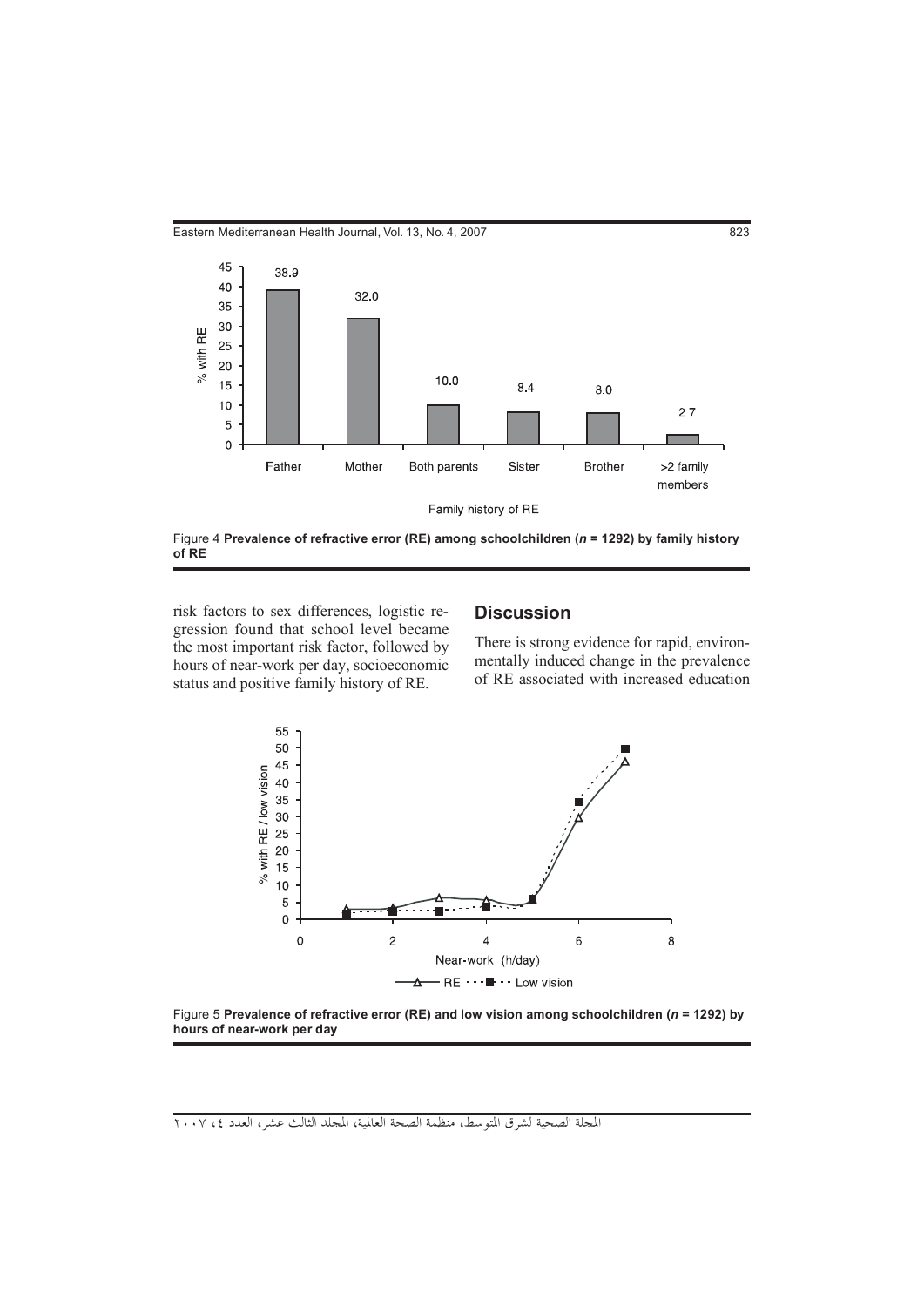824 Casaca de Santé de la Méditerranée orientale. Vol. 13. N° 4. 2007

| Table 1 Logistic regression analysis of the risk factors associated<br>with the presence of refractive error (RE) |              |                                |                             |                                |
|-------------------------------------------------------------------------------------------------------------------|--------------|--------------------------------|-----------------------------|--------------------------------|
| Variable                                                                                                          | Crude<br>OR* | 95% CI                         | Adjusted<br>OR <sup>a</sup> | 95% CI                         |
| Sex                                                                                                               |              |                                |                             |                                |
| Female versus male                                                                                                | 1.60         | $1.42 - 1.80$                  |                             |                                |
| Socioeconomic status<br>High versus middle<br>Low versus middle                                                   | 2.17<br>1.39 | $1.73 - 2.72$<br>$1.11 - 1.73$ | 0.44<br>0.62                | $0.37 - 0.52$<br>$0.52 - 0.74$ |
| School level<br>Preparatory versus<br>primary                                                                     | 1.82         | $1.58 - 2.09$                  | 2.41                        | $1.93 - 2.99$                  |
| Near-work (hrs/day)<br>$< 5$ versus $> 5$                                                                         | 0.68         | $0.57 - 0.81$                  | 0.74                        | $0.60 - 0.93$                  |
| Family history of RE<br>No versus yes                                                                             | 0.02         | $0.01 - 0.02$                  | 0.02                        | $0.02 - 0.03$                  |
| <sup>a</sup> Adiusted for sex.                                                                                    |              |                                |                             |                                |

 $OR = odd$  ratio:  $Cl = confidence$  interval.

and urbanization [*9*]. The effect of geographical distribution was considered a risk factor for RE both for young and old age groups [*10*]. The screened students in this study were from different residential areas with different environmental conditions. El-Waiely residential sector in Cairo is a heavily populated commercial sector, with many small factories and workshops concentrated in this area, beside 3 secondary lead smelters, which emit large quantities of pollutants into the atmosphere, including lead [*11*]. The second selected residential area was Mataria, an industrial residential area with middle traffic density. Most of the industries in this location had low irritating emissions. The concentrations of irritant gases such as  $SO_2$  in Roxy Square (the third selected site) were found to exceed the permissible WHO limits for high traffic density areas [*12*]. Nozha, the fourth selected area, is a new residential area with low traffic density and without industrial activities.

The prevalence of RE was significantly higher among students living in a heavy traffic residential area (Roxy area) compared to those from mixed, industrial, and low traffic areas. However, logistic regression showed that living in an area with many sources of environmental pollution was not significantly associated with the prevalence of RE.

Changes in prevalence of RE with age are noteworthy. In Taiwan, 2 studies of schoolchildren aged 6 to 18 years showed a prevalence of RE more than 80% by age 18 years [*1*]. The present study showed that the prevalence of RE was significantly higher among students aged 12–15 years compared with those below 12 years. Moreover, the prevalence of RE was significantly correlated with the age of the screened students. But the association of age and the prevalence of RE might be explained by other environmental confounders, such as higher school level and greater hours of near-work per day. Logistic regression found that there was no significant association between prevalence of RE and age.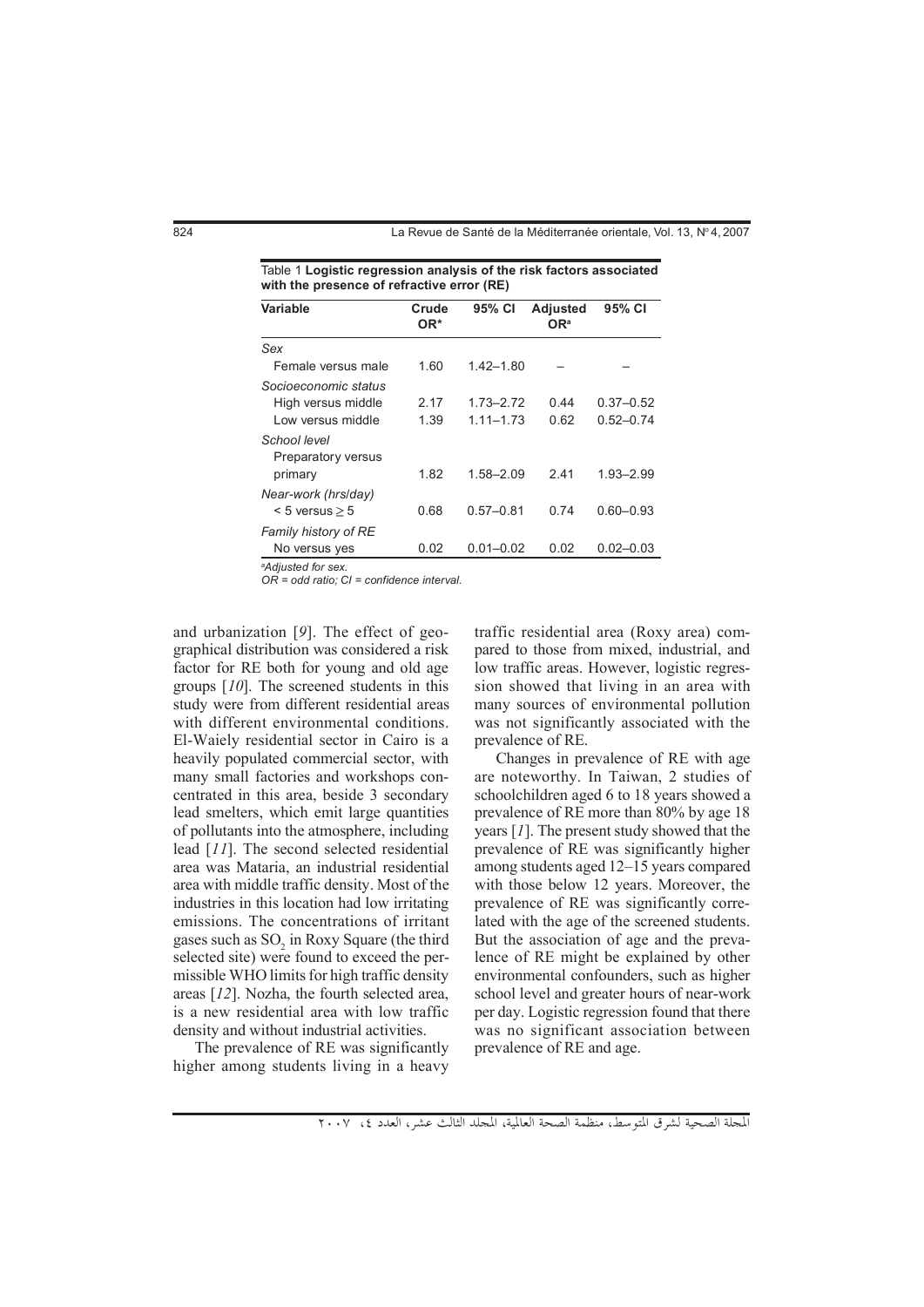In the present study, the prevalence of RE was significantly higher among female students compared to males, and logistic regression revealed significant association of sex with RE. This finding is similar to other studies [*13–15*], and contrary to the Baltimore Eye Survey that found no sex difference [*16*]. Wong et al. attributed the significant elevation of the prevalence of RE among females to the fact that women's eyes have a shorter axial length and shallower anterior chamber depth than those of men, and hence a higher probability of being hyperopic [*12*].

Few population-based studies have investigated the role of socioeconomic factors in the development of visual impairment [*17,18*]. In the present study, a U-shaped relation was found between the socioeconomic status of the students and the prevalence of RE, suggesting that those with higher and lower socioeconomic status were more likely to have RE than those of middle status. The reasons for this are not clear, although it could be related to increases in the hours of near-work per day. Students of high socioeconomic status may spend a longer time watching television and playing computer games, while those from low socioeconomic status spend longer studying their lessons in badly illuminated, crowded rooms. The idea that the way in which we use our eyes early in life can affect ocular growth and RE is gaining scientific credence. It has been hypothesized that prolonged reading or the retinal blur of prolonged near-work leads to the development of myopia [*3*]. Logistic regression of the present data revealed that socioeconomic status was found to be the most important environmental factor that might affect an individual's risk of developing RE. However, after adjustment for sex differences, school level (primary or preparatory) and hours of

near-work were more important than socioeconomic status.

There is no doubt that RE is inherited, since the relation between RE in parents and siblings showed stronger correlations than would be expected by chance [*19*], and myopic parents are much more likely than non-myopic parents to have myopic children [*20*]. The study of Zadnik et al.—a thorough longitudinal prospective study into RE in parents and children—showed that children with myopic parents, although not yet myopic themselves, tended to have longer eyes than children with non-myopic parents, resulting in a predisposition to becoming myopic later in life [*21*]. A small proportion of myopia is clearly familial, with defined chromosomal localizations, and in some cases causal genetic mutations [*9*].

In Egypt, a screening programme in Tanta city found a positive family history of RE in 63.1% of RE cases [*22*]. The present study revealed that family history of RE was recorded in 80% of the students with RE. However, the significant effect of the other environmental factors must not be neglected as only 26.3% of the students with RE were of consanguineus parents. Wu and Edwards also showed that having myopic parents increased the odds ratio for having a myopic child, showing a genetic influence [*5*]. But they also found that the odds ratio of having myopia increased in offspring of non-myopic parents, suggesting an environmental influence. Logistic regression in the present study showed that family history of RE increased the odds of having students with RE even after adjustment for sex.

Myopia may be associated with other conditions including congenital ptosis, vitreal, retinal haemorrhages, and inflammatory keratitis [*3*]. The present study however revealed that few cases of RE had a

المجلة الصحية لشرق المتوسط، منظمة الصحة العالمية، المجلد الثالث عشر، العدد ،٤ ٢٠٠٧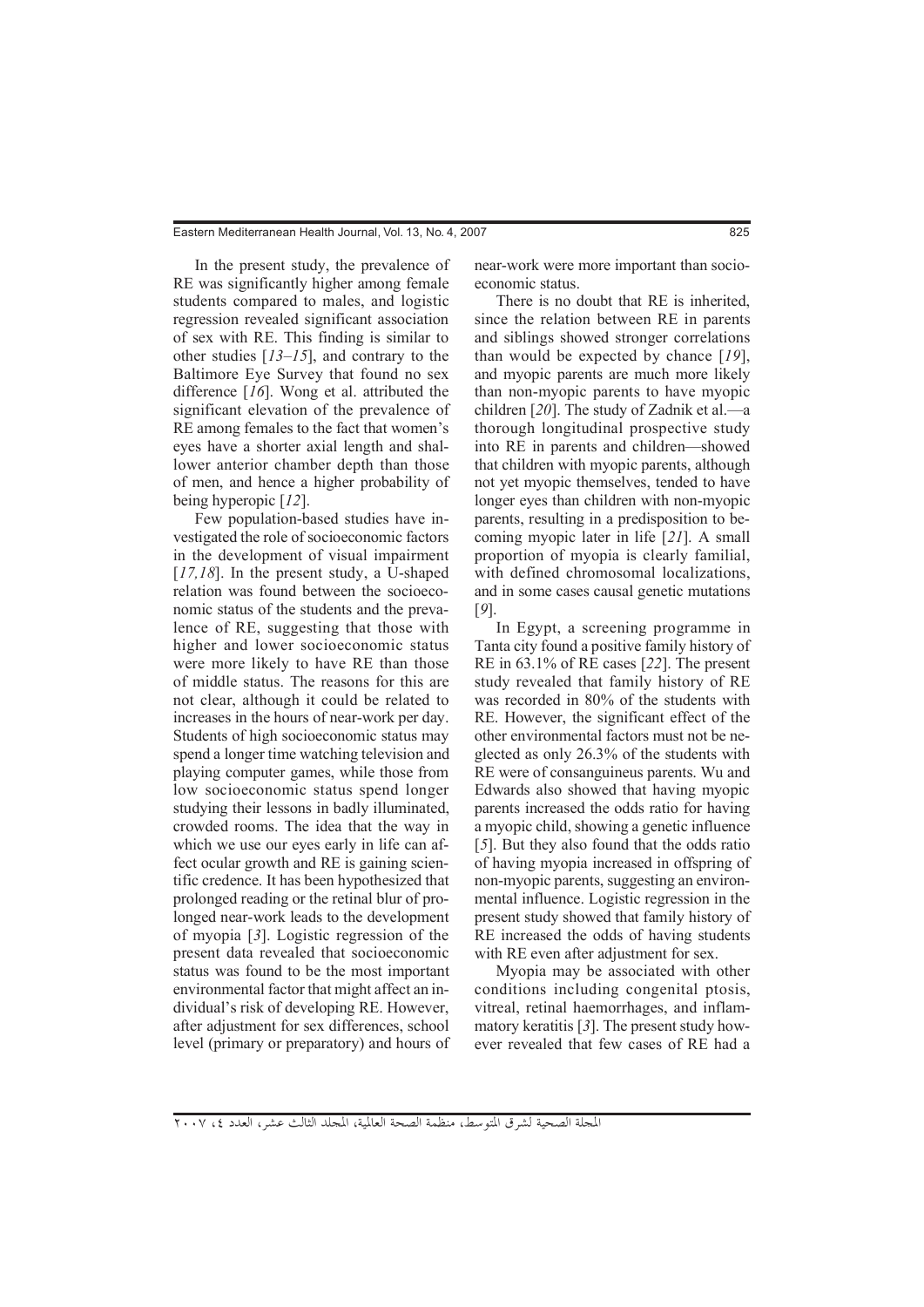past history of ocular problems, in the form of symptoms of eyestrain.

There is no doubt that extended nearwork appears to be the major risk factor for RE. Cross-sectional studies have also found a positive association between myopia and near-work activity such as reading and writing [*23*]. Since 1988, Mahmoud et al. also found that the incidence of RE was 55% in workers using computers in their work for long periods [*24*]. Mutti et al. concluded that heredity was the most important factor associated with juvenile myopia, but there was no evidence that children inherit a myopigenic environment or a susceptibility to the effects of near-work from their parents [*20*]. The risk factor analysis in Saw et al.'s study revealed strong associations with education and factors related to education such as tuition lessons in primary school [25]. They also found that educational level and educational stream were positively related to myopia. Prolonged near-work was thought to lead to progressive myopia through the direct physical effect of prolonged near-work, but according to current theory prolonged near-work leads to myopia via the blurred retinal image that occurs during near focus [*3*]. This retinal blur initiates a biochemical process in the retina to stimulate biochemical and structural changes in the sclera and choroid that lead to axial elongation [*26*].

Thus, the long school days of reading and writing, hours of home study and watching television could explain the patterns of RE among the students in the present study. The prevalence of RE was significantly higher among preparatory school students than among primary students. This could be attributed to the higher degrees of educational attainment and cumulative amount of near-work. A significant correlation of prevalence of RE and hours of near-work per day was confirmed in the present study. Previous studies showed that the correlation between level of academic achievement and the prevalence and progress of RE is strong [*14,23,27*]. Further myopiogenic stimuli such as prolonged reading or occupations that require extensive near-work may lead to mild myopia later in life [*3*].

In the present study according to logistic regression analysis, high and low socioeconomic status, school level, sex, hours of near-work per day and family history of RE were the environmental factors most closely associated with the prevalence of RE. Anatomically, female's eyes tend to have RE more often than those of males [14,15]. So, after adjustment for the sex difference to overcome anatomical variation and to detect the preventable risk factors, the main environmental risk factors associated with the prevalence of RE became school level, near-work, socioeconomic status and family history of RE.

The main recommendation of this study is to control for environmental risk factors through early detection of cases of RE, especially among students with a family history and high levels of academic achievement. Proper management is needed for students with RE, including correction of visual acuity and controlling hours of near-work per day to minimize the progress of the condition.

#### **References**

1. Lin LL et al. Nation-wide survey of myopia among school children in Taiwan, 1986. Acta ophthalmologica. Supplement, 1988, 66:29-33.

2. Pararajasegaram R. Vision 2020-the right to sight: from strategies to action. American journal of ophthalmology, 1999, 128:359-60.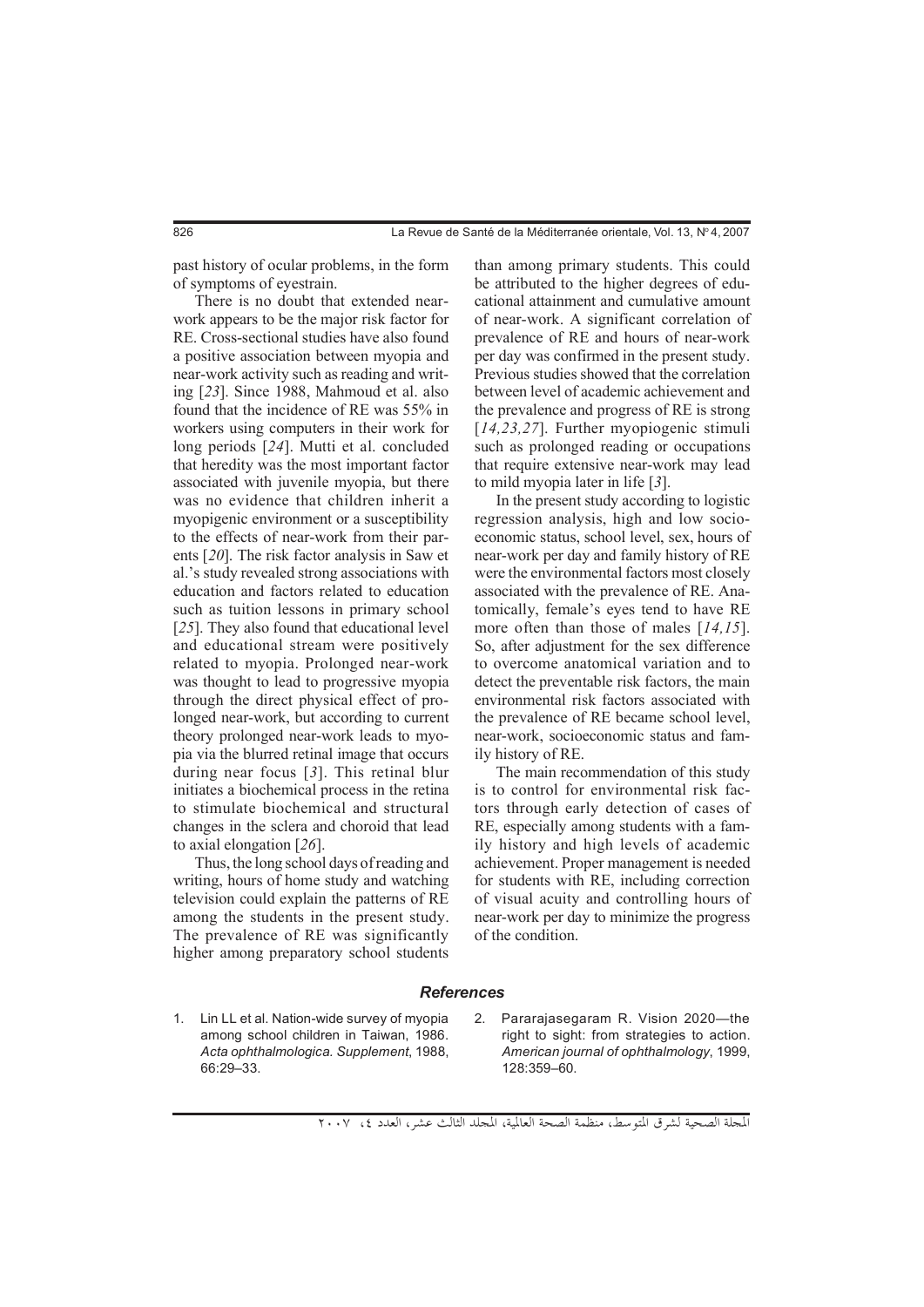- Fredrick DR. Clinical review: myopia. British medical journal, 2002, 324:1195-99.
- 4. Goss DA. Near-work and myopia. Lancet, 2000. 356:1456-7.
- 5. Wu MM, Edwards MH. The effect of having myopic parents: an analysis of myopia in three generations. Optometry and vision science, 1999, 76(6):387-92.
- 6. El-Bayoumy BM, Saad A, Choudhury AH. Prevalence of refractive error and low vision among schoolchildren in Cairo. Eastern Mediterranean health journal, 2007,  $13(3):575-9.$
- 7. Global initiative for the elimination of avoidable blindness. Geneva, World Health Organization, 1997 (WHO/PBL/97.61).
- 8. Saad A, Ibrahim NA. Environmental risk assessment of chronic lower respiratory tract problems predicted by ventilatory tests among urban and rural Egyptian schoolchildren. Egyptian journal of occupational medicine, 2001, 25(1):105-24.
- 9. Morgan I, Rose K. How genetic is school myopia? Progress in retinal and eye research, 2005, 24(1):1-38.
- 10. Weale RA. Public health and the eye: epidemiology of refractive errors and presbyopia. Survey of ophthalmology, 2003, 48(5):515-43.
- 11. Shakour AA, El-Taieb NM. Effects of atmospheric lead exposure on urban children, Egypt. Journal of occupational medicine, 1994, 18(1):37-47.
- 12. Hewehy MAI. Air pollution from means of transport in urban residences in Cairo and its potential health effects. Egypt. Journal of community medicine, 2001,  $19(2):1 - 11.$
- 13. Dandona R et al. Refractive errors in an urban population in southern India: the Andhra Pradesh Eye Disease Study. Investigative ophthalmology & visual science, 1999, 40:2810-8.
- 14. Wong TY et al. Variation in ocular biometry in an adult Chinese population in Singapore: the Tanjong Pagar Survey. Investigative ophthalmology & visual science, 2001, 42:73-80.
- 15. Cheng CY et al. Refractive errors in an elderly Chinese population in Taiwan: the Shihpai Eye Study. Investigative ophthalmology & visual science, 2003, 44:4630-8.
- 16. Katz, J. Tielsch JM, Sommer A. Prevalence and risk factors for refractive errors in an adult inner city population. Investigative ophthalmology & visual science, 1997, 38:334-40.
- 17. Klein R et al. The relation of socioeconomic factors to age-related cataract, maculopathy and impaired vision. Ophthalmology, 1994, 101:1969-79.
- 18. Dandona R, Dandona L. Socioeconomic status and blindness. British journal of ophthalmology, 2001, 85:1484-8.
- 19. Teikari J et al. Genetic and environmental effects on oculometric traits. Optometry and vision science, 1980, 66:594-9.
- 20. Mutti DO et al. Parental myopia, near work, school achievement and children's refractive error. Investigative ophthalmology & visual science, 2002, 43:3633-40.
- 21. Zadnik K et al. The effect of parental history of myopia on children's eye size. Journal of the American Medical Association, 1994, 271:1323-7.
- 22. Arafaa ES, Scecheb NS, El Shorbagy MS. Prevalence of refractive errors, strabismus and amblyopia among primary school children in Tanta. Bulletin of the Ophthalmological Society of Egypt, 1999,  $92(2):417 - 22.$
- 23. Saw SM et al. Factors related to the progression of myopia in Singaporean children. Optometry and vision science, 2000, 77:549-54.

المجلة الصحية لشرق المتوسط، منظمة الصحة العالمية، المجلد الثالث عشر، العدد ،٤ ٢٠٠٧